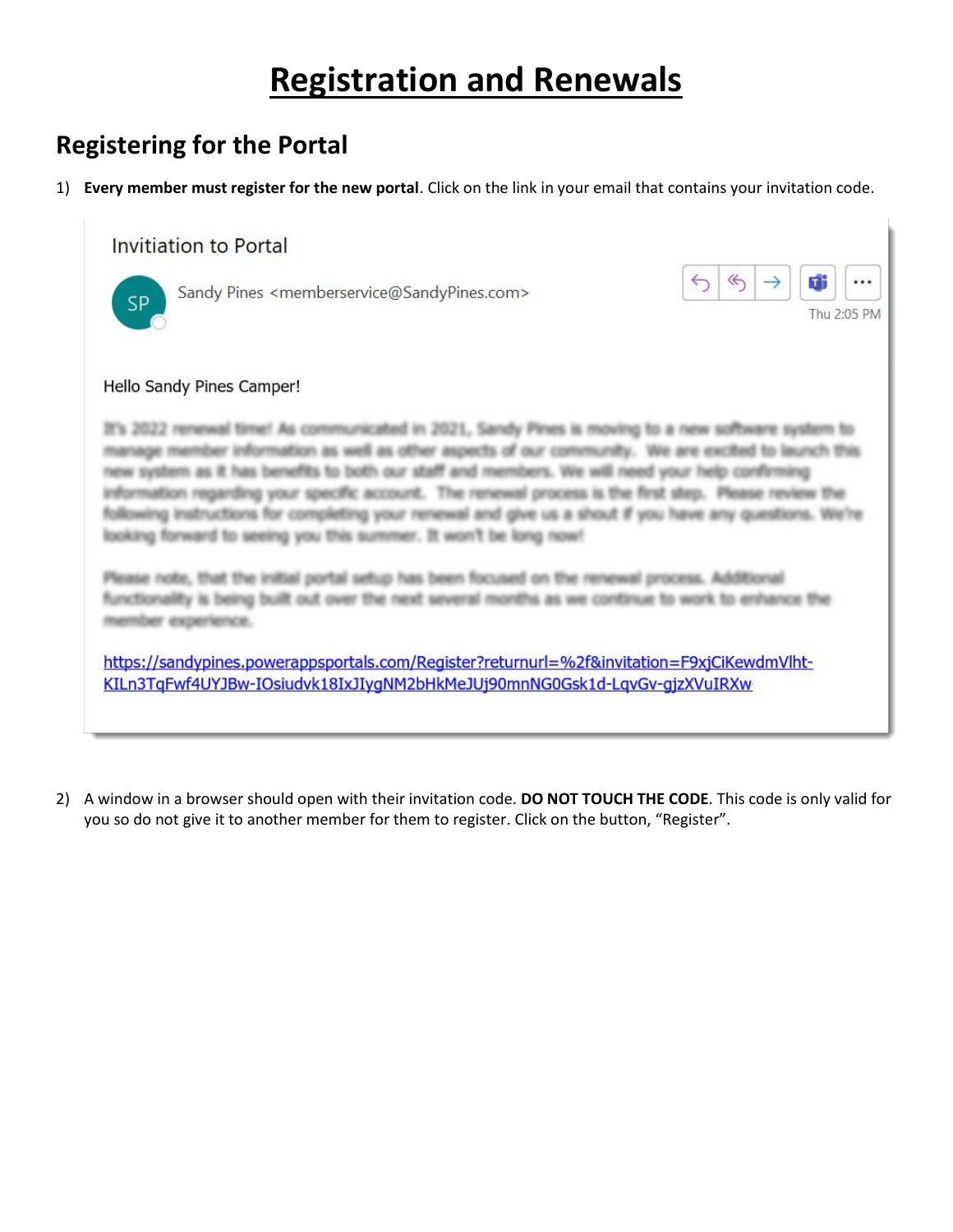| Sandy Pines                            | ⋿                                   |                      |
|----------------------------------------|-------------------------------------|----------------------|
| → Sign in                              | Redeem invitation                   |                      |
|                                        | Sign up with an invitation code     |                      |
| * Invitation c<br>ode                  | 394202d-ef69-4d88-9a31-056cdc95f5a2 |                      |
|                                        | Register                            |                      |
|                                        | DO NOT TOUCH THIS!<br>:)            |                      |
|                                        |                                     |                      |
| Copyright © 2022. All rights reserved. |                                     | $\blacktriangledown$ |

3) For registration, you **must** use the email address that the invitation was sent to. Choose a username and password and then click "Register".

| Sandy Pines                                          | ᄐ                  | A.                       |
|------------------------------------------------------|--------------------|--------------------------|
| Redeem invitation<br>→ Sign in                       |                    |                          |
| Redeeming code: 7394202d-ef69-4d89-9a37-056cdc95f5a5 |                    |                          |
| Register for a new local account                     |                    |                          |
| * Email                                              | yourname@email.com |                          |
| * Username                                           | SP4Life!           |                          |
| * Password                                           |                    |                          |
| * Confirm password                                   |                    |                          |
|                                                      | Register           | $\overline{\phantom{a}}$ |

L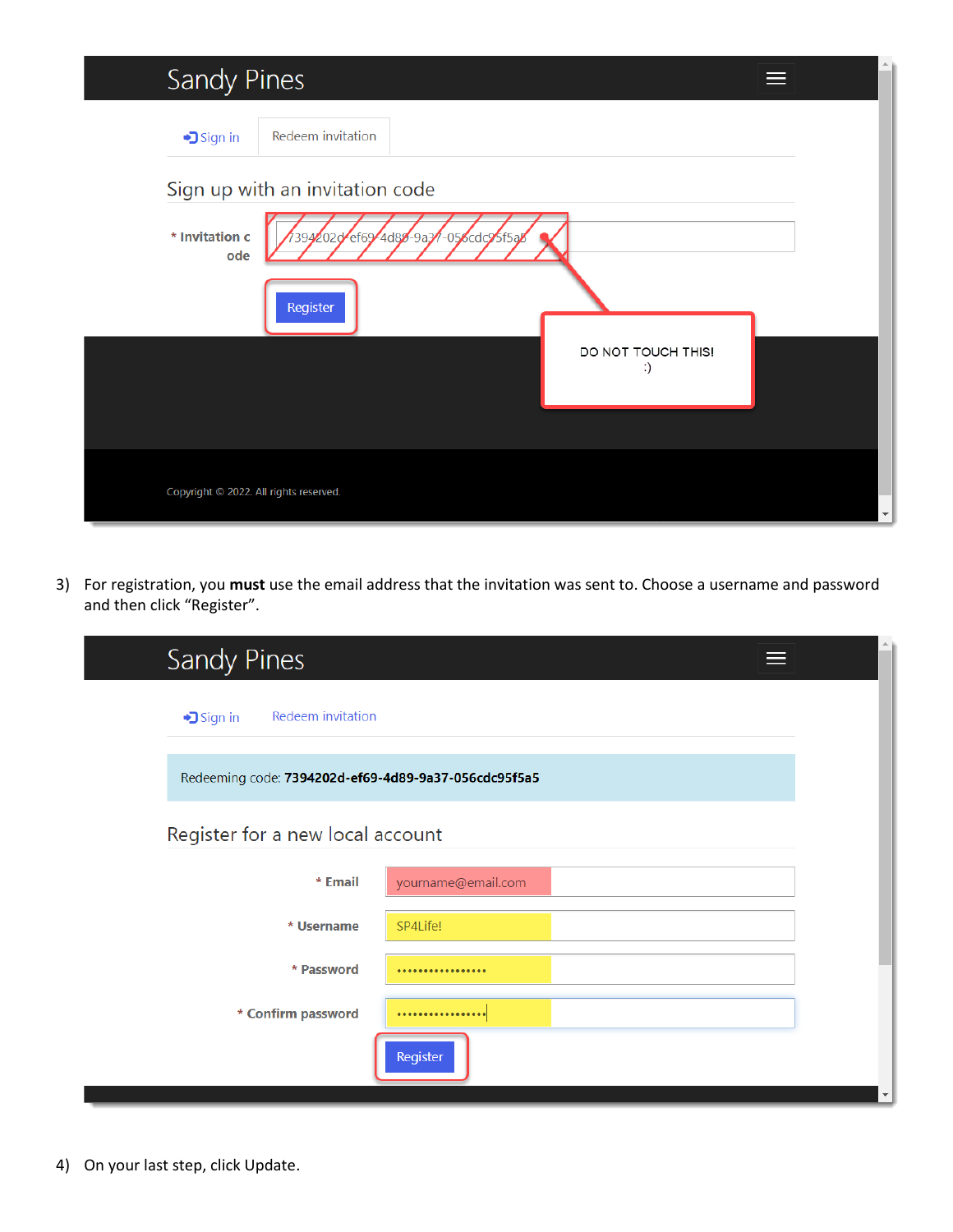| Sandy Pines       |                                                                                               |                    | ⋿        |
|-------------------|-----------------------------------------------------------------------------------------------|--------------------|----------|
| My Info > Profile |                                                                                               |                    |          |
| Profile           |                                                                                               |                    |          |
| Sandy Pines       | You must complete your profile before using the features of this website.<br>Your Information |                    | $\times$ |
| Profile           | <b>First Name*</b>                                                                            | <b>Last Name *</b> |          |
|                   | Sandy                                                                                         | Pines              |          |
| Security          | E-mail *                                                                                      |                    |          |
| Change Password   | yourname@email.com                                                                            |                    |          |
|                   |                                                                                               |                    |          |
|                   | Update                                                                                        |                    |          |
|                   |                                                                                               |                    |          |

# **Update Contact Information**

1. You will land on your "My Info" page where you can update your contact information. Make sure that all fields with a red asterisk contain up to date data. Then click "Save Changes".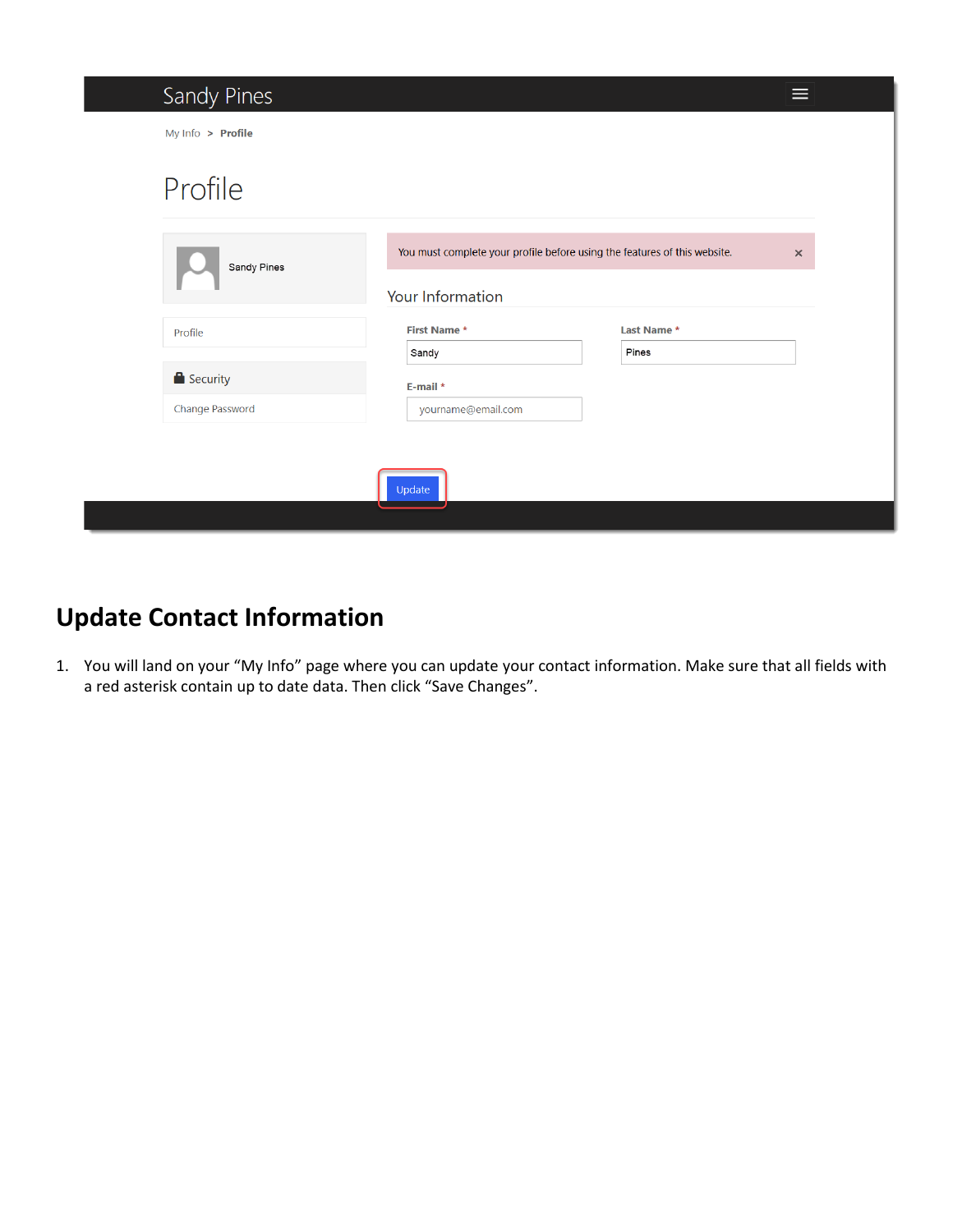# Sandy Pines

**My Info** 

My Info

### **My Info and Membership(s)**

You can make changes to the fields below. Please hit 'submit' when completed.

## My Information

**First Name\*** 

Sandy

Last Name\*

Pines

**Emergency Contact \*** 

**Sally Pines** 

**Emergency Contact Phone \*** 

111-222-3333

## My Summer Address

Street 1 \*

123 La La Lane Street

**Street 2** 

### $City *$

**Grand Rapids** 

**State/Province \*** 

MI

ZIP/Postal Code \*

49546

## Contact Info

**Mobile Phone \*** 

123-456-7890

### **Home Phone**

Provide a telephone number

Email \*

yourname@email.com

## My Winter Address

Street 1 \*

123 La La Lane

#### **Street 2**

### City  $*$

**Grand Rapids** 

**State/Province \*** 

 $M<sub>l</sub>$ 

ZIP/Postal Code \*

49546

 $\equiv$ 

**Save Changes**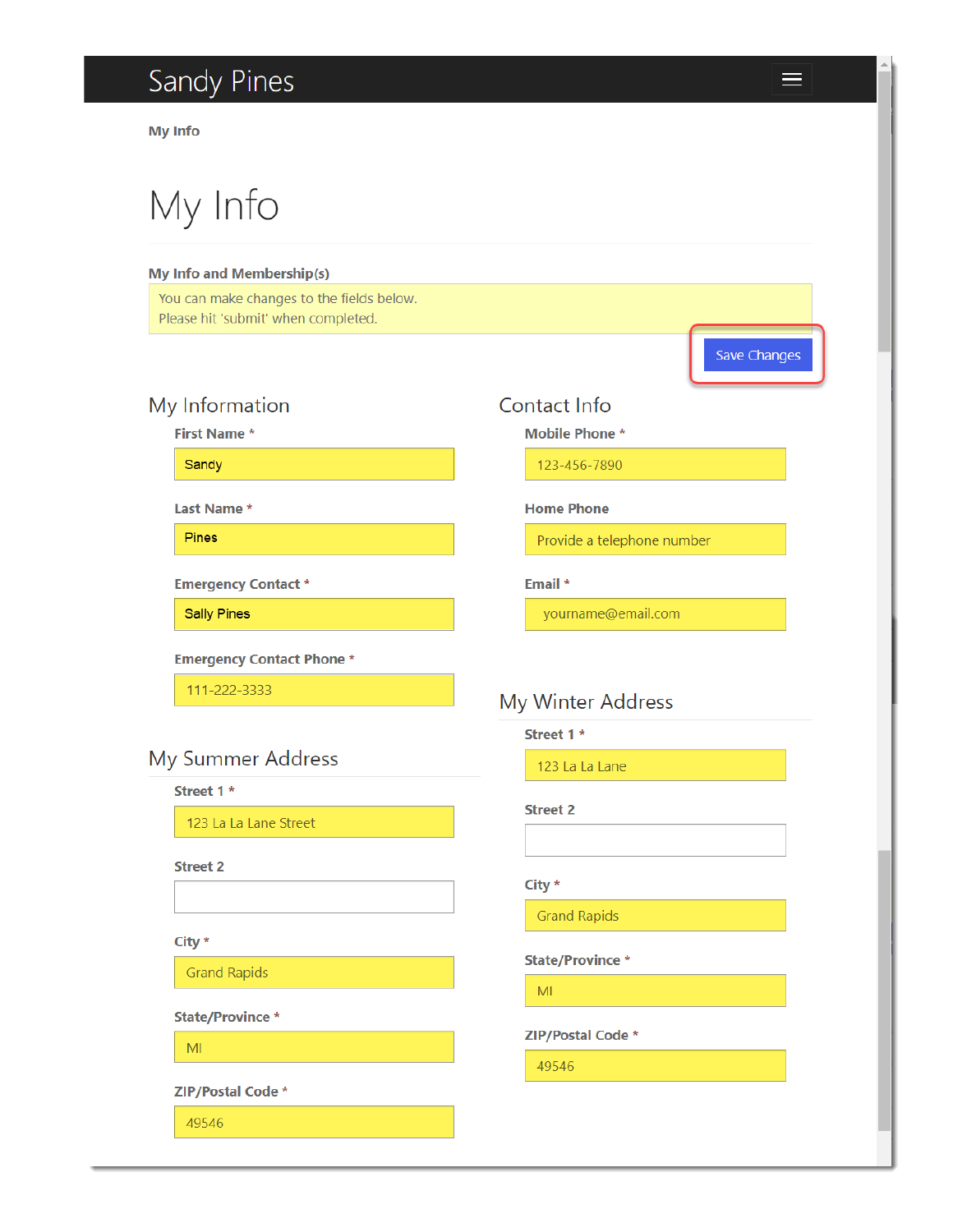## **Submit Your Renewals**

1. At the top of the screen, click on "Renewals" to go to your list of renewals.

| Sandy Pines                                                                              | My Info<br>A | Renewals | <b>Links</b><br><b>Memberships</b> |
|------------------------------------------------------------------------------------------|--------------|----------|------------------------------------|
| <b>My Info</b>                                                                           |              |          |                                    |
| My Info                                                                                  |              |          |                                    |
| <b>My Info</b>                                                                           |              |          |                                    |
| You can make changes to the fields below.<br>Please click 'Save Changes' when completed. |              |          |                                    |
|                                                                                          |              |          | <b>Save Changes</b>                |

2. You will see your renewals in a table. For many, you will only see one; you have one per site per year. Over time, you will see them accumulate. Click on your renewal.

| Sandy Pines                              | Renewals  <br><b>Links</b><br><b>My Info</b><br><b>Memberships</b><br>$\bullet$ |              |
|------------------------------------------|---------------------------------------------------------------------------------|--------------|
| My Info > Membership Accounts > Renewals |                                                                                 |              |
| Renewals                                 |                                                                                 |              |
| Name <sup>+</sup>                        | <b>Renewal Year ↓</b>                                                           |              |
| TEST - Sandy Pines   2022                | 2022                                                                            | $\checkmark$ |

3. There are three main sections in the renewals page. The first contains a summary of the renewal and some instructions. The second section is where you can decide to retain or remove items from your renewal. The third is where you can submit your renewal and will also see your approved information after the form has updated.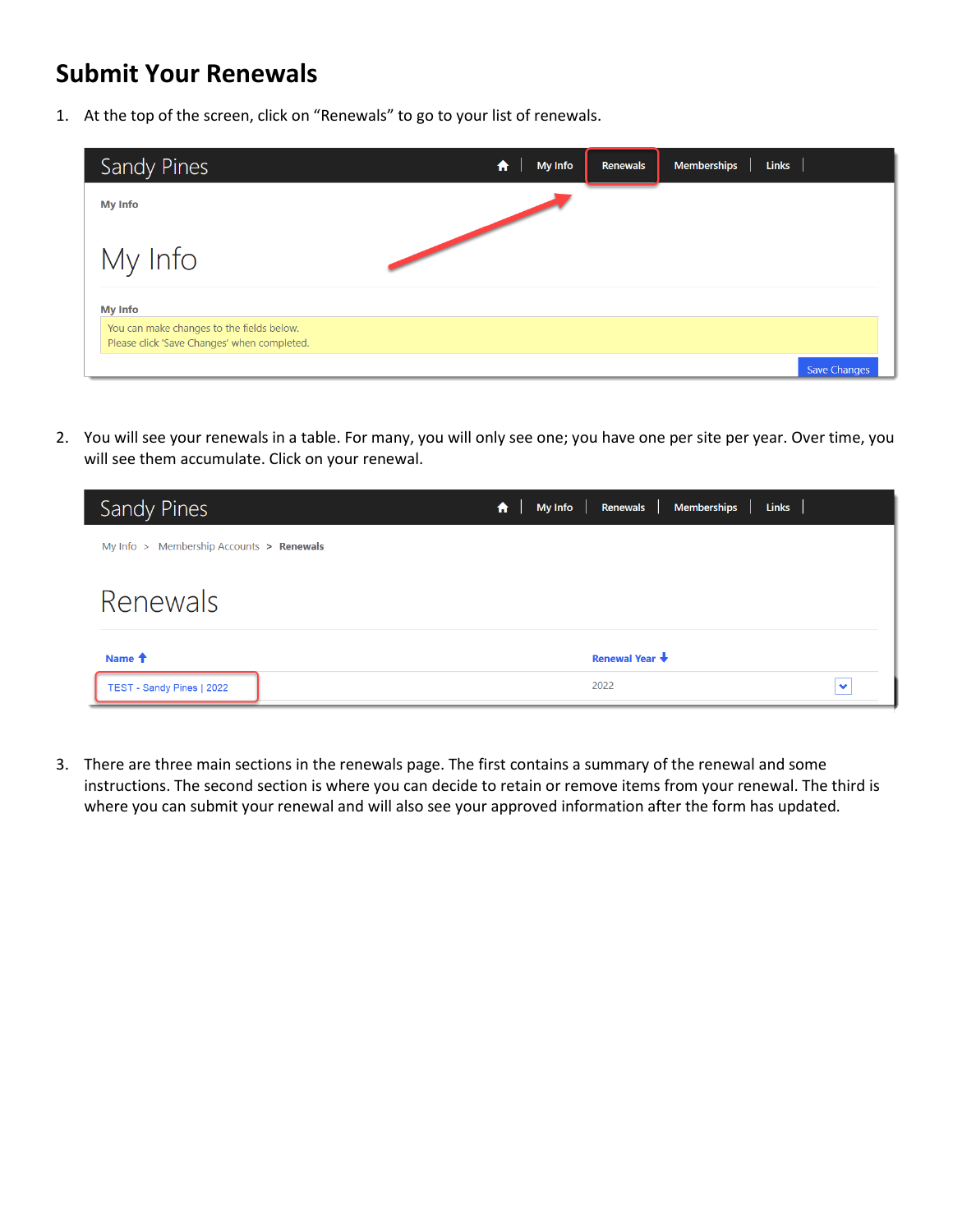## Renewal

| <b>Membership Account *</b> |
|-----------------------------|
| Test - Sandy Pines          |

**Count of Renewal Items** Pending  $12.00$ 

**Total of Renewal Items Pending** \$785.00

Submit Renewal

#### Instructions

How to Submit Your Renewal

- $1.$ Renewal Items are listed below these instructions
- Review each Renewal Items in the table below along with the summary information  $\overline{2}$ .
- Determine if you are retaining that Item or need to remove the Item  $\overline{3}$ .

Renewal Year \*

2012

- To remove an item from your renewal, click on the blue dropdown button next to the line you want to remove and select "Remove"  $\overline{4}$ .
- $\overline{5}$ . To reset an Item back to "retain" (if removed in error), click the blue drop down next to the line and select "Retain"
- When you have completed your review and adjustment of the Items, click "Submit Renewal" at the bottom of the page  $6.$
- 7. Once you submit your renewal, you will not be able to make any further modifications and will need to contact Member Services to make any changes<br>8. Repeat these steps for any additional membership accounts that you hav

For additional questions or help, please contact Member Services at 616-896-8315 Ext. 0 or at MemberService@SandyPines.com.

#### 

| Renewal Items                              |                           |                                         |         |                       |              |
|--------------------------------------------|---------------------------|-----------------------------------------|---------|-----------------------|--------------|
| <b>Contacts and Cards</b>                  |                           |                                         |         |                       |              |
| Record Name <sup>+</sup>                   | Fee Sub Type <sup>+</sup> | <b>Renewal Fee Amount Record Status</b> |         | <b>Renewal Action</b> |              |
| 1 - Primary   Ma Pines                     | <b>Membership Cards</b>   | \$5.00                                  | Pendina | Retain                | v            |
| 2 - Secondary   Pa Pines                   | Membership Cards          | \$5.00                                  | Pending | Retain                | $\checkmark$ |
| 3 - Associate   Brother Pines              | <b>Membership Cards</b>   | \$15.00                                 | Pendina | Retain                | $\checkmark$ |
| 3 - Associate   Sister Pines               | <b>Membership Cards</b>   | \$15.00                                 | Pendina | Retain                | $\checkmark$ |
| 5 - Recreation Prox Card 456789   Ma Pines | <b>Membership Cards</b>   | \$15.00                                 | Pending | Retain                | $\checkmark$ |

#### **Member Property**

| Record Name <sup>T</sup>                                  | Fee Sub Type <sup>1</sup> | <b>Renewal Fee Amount Record Status</b> |         | <b>Renewal Action</b> |                         |
|-----------------------------------------------------------|---------------------------|-----------------------------------------|---------|-----------------------|-------------------------|
| Open Bow   Titan   Poseidon   2016   Blue   MC<br>1324 ZZ | <b>Motorized Boats</b>    | \$110,00                                | Pendina | Retain                | $\checkmark$            |
| Kayak   Float   12   2021   green   MC45587               | Non-Motorized Boats       | \$35.00                                 | Pendina | Retain                | $\overline{\textbf{v}}$ |

#### **Leases and Service Plans**

| Record Name <sup>+</sup>                    | Fee Sub Type <sup>1</sup> | <b>Renewal Fee Amount Record Status</b> |         | <b>Renewal Action</b> |              |
|---------------------------------------------|---------------------------|-----------------------------------------|---------|-----------------------|--------------|
| Test314   Boat Service                      | <b>Boat Service</b>       | \$55.00                                 | Pending | Retain                | $\checkmark$ |
| Test314   Boat Stake/Dock   TEST BOAT STAKE | <b>Boat Stakes/Docks</b>  | \$75.00                                 | Pending | Retain                | ×            |
| Test314   Internet/Cable                    | Internet/Cable            | \$192.00                                | Pendina | Retain                | $\checkmark$ |
| Test314   Mailbox   TEST MAILBOX            | <b>Mailboxes</b>          | \$35.00                                 | Pendina | Retain                | $\checkmark$ |
| Pumpout Plan A                              | Pump Out Plan             | \$228.00                                | Pending | Retain                | $\checkmark$ |

#### 

| Approvals                      |                               |                                         |
|--------------------------------|-------------------------------|-----------------------------------------|
| <b>Member Approval Action</b>  | <b>Count of Renewal Items</b> | <b>Date Renewal Approved (internal)</b> |
| Pending                        | $\overline{\phantom{a}}$      | $\overline{\phantom{a}}$                |
| <b>Date Approved on Portal</b> | <b>Total of Renewal Items</b> | <b>Date Completed</b>                   |
| $\overline{\phantom{a}}$       | $\overline{\phantom{a}}$      | $\overline{\phantom{a}}$                |

**Renewal Approved by Member**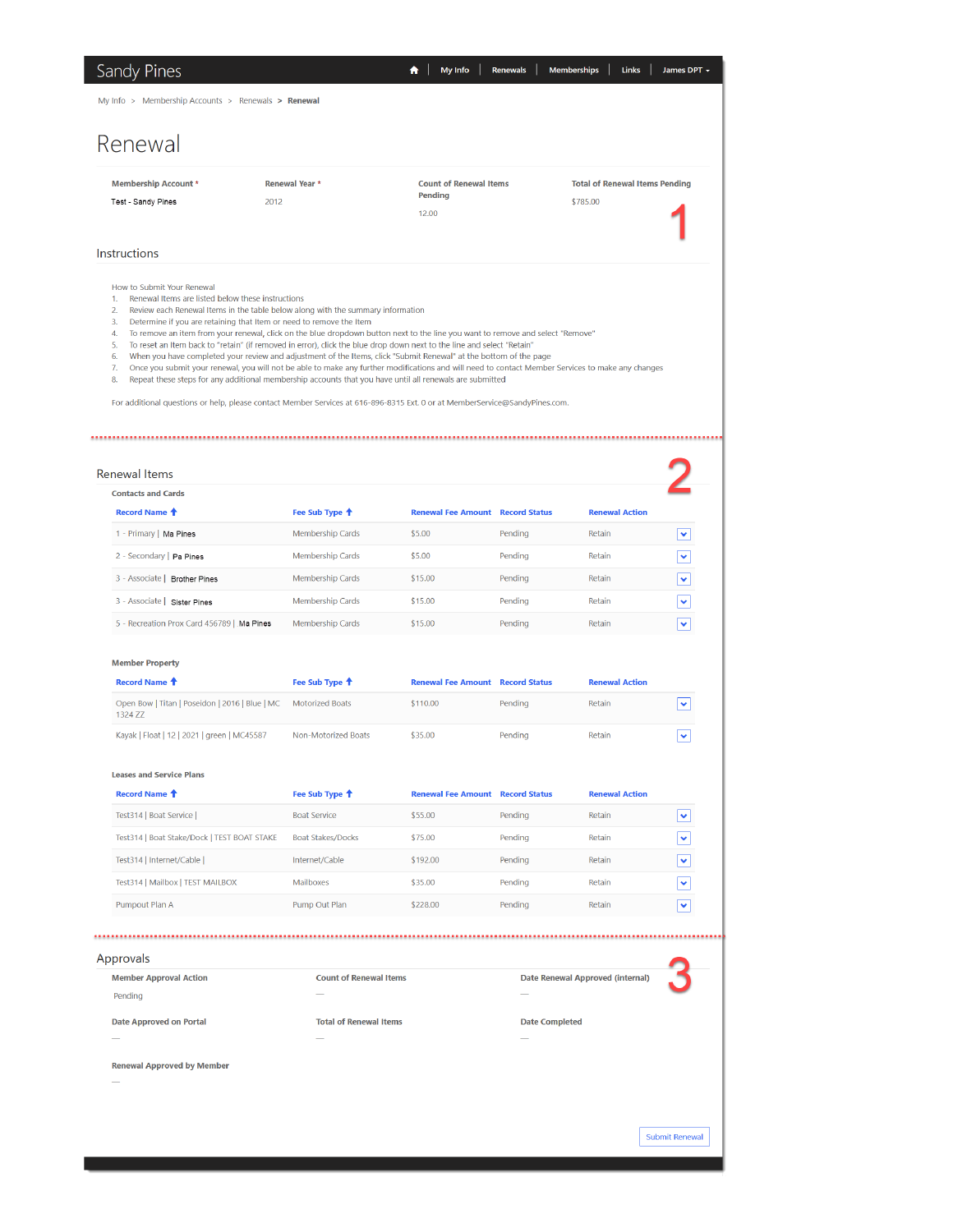2. Your renewal items are categorized by contacts and cards, registered property (ex: golf carts, kayaks, mopeds, etc.), and things that are being leased or service plans (ex: boat stakes, pump out plans, mailboxes, etc.)

| <b>Renewal Items</b>                                      |                           |                                         |         |                       |              |
|-----------------------------------------------------------|---------------------------|-----------------------------------------|---------|-----------------------|--------------|
| 1.<br><b>Contacts and Cards</b>                           |                           |                                         |         |                       |              |
| Record Name <sup>+</sup>                                  | Fee Sub Type <sup>+</sup> | <b>Renewal Fee Amount Record Status</b> |         | <b>Renewal Action</b> |              |
| 1 - Primary   Ma Pines                                    | <b>Membership Cards</b>   | \$5.00                                  | Pending | Retain                | ×.           |
| 2 - Secondary   Pa Pines                                  | Membership Cards          | \$5.00                                  | Pending | Retain                | Y            |
| 3 - Associate   Brother Pines                             | Membership Cards          | \$15.00                                 | Pending | Retain                | $\checkmark$ |
| 3 - Associate   Sister Pines                              | <b>Membership Cards</b>   | \$15.00                                 | Pending | <b>Retain</b>         | Ÿ            |
| 5 - Recreation Prox Card 456789   Ma Pines                | Membership Cards          | \$15.00                                 | Pending | Retain                | Ÿ            |
|                                                           |                           |                                         |         |                       |              |
| -2<br><b>Member Property</b>                              |                           |                                         |         |                       |              |
| Record Name <sup>+</sup>                                  | Fee Sub Type <sup>+</sup> | <b>Renewal Fee Amount Record Status</b> |         | <b>Renewal Action</b> |              |
| Open Bow   Titan   Poseidon   2016   Blue   MC<br>1324 ZZ | <b>Motorized Boats</b>    | \$110.00                                | Pending | Retain                | v            |
| Kayak   Float   12   2021   green   MC45587               | Non-Motorized Boats       | \$35.00                                 | Pending | Retain                | $\checkmark$ |
|                                                           |                           |                                         |         |                       |              |
| 3<br><b>Leases and Service Plans</b>                      |                           |                                         |         |                       |              |
| Record Name <sup>+</sup>                                  | Fee Sub Type <sup>1</sup> | <b>Renewal Fee Amount Record Status</b> |         | <b>Renewal Action</b> |              |
| Test314   Boat Service                                    | <b>Boat Service</b>       | \$55.00                                 | Pending | Retain                | $\checkmark$ |
| Test314   Boat Stake/Dock   TEST BOAT STAKE               | <b>Boat Stakes/Docks</b>  | \$75.00                                 | Pending | Retain                | v            |
| Test314   Internet/Cable                                  | Internet/Cable            | \$192.00                                | Pending | Retain                | $\checkmark$ |
| Test314   Mailbox   TEST MAILBOX                          | <b>Mailboxes</b>          | \$35.00                                 | Pending | Retain                | $\checkmark$ |
| Pumpout Plan A                                            | Pump Out Plan             | \$228.00                                | Pending | Retain                | Ÿ            |
|                                                           |                           |                                         |         |                       |              |

3. If you need to remove an item from the list, click on the drop down at the far right and select the option to remove it.

| <b>Leases and Service Plans</b>             |                           |                                         |         |                       |              |
|---------------------------------------------|---------------------------|-----------------------------------------|---------|-----------------------|--------------|
| Record Name <sup>+</sup>                    | Fee Sub Type <sup>+</sup> | <b>Renewal Fee Amount Record Status</b> |         | <b>Renewal Action</b> |              |
| Test314   Boat Service                      | <b>Boat Service</b>       | \$55.00                                 | Pendina | Retain                | ❤            |
| Test314   Boat Stake/Dock   TEST BOAT STAKE | <b>Boat Stakes/Docks</b>  | \$75.00                                 | Pending | Retain                | v            |
| Test314   Internet/Cable                    | Internet/Cable            | \$192.00                                | Pending | Retain                | $\checkmark$ |
| Test314   Mailbox   TEST MAILBOX            | <b>Mailboxes</b>          | \$35.00                                 | Pending | Remove<br>Reta        |              |
| Pumpout Plan A                              | Pump Out Plan             | \$228.00                                | Pending | Retain                | ❤            |

4. You will still see the item in the list, but it will be marked to be removed. **You will not be charged for items that you remove.**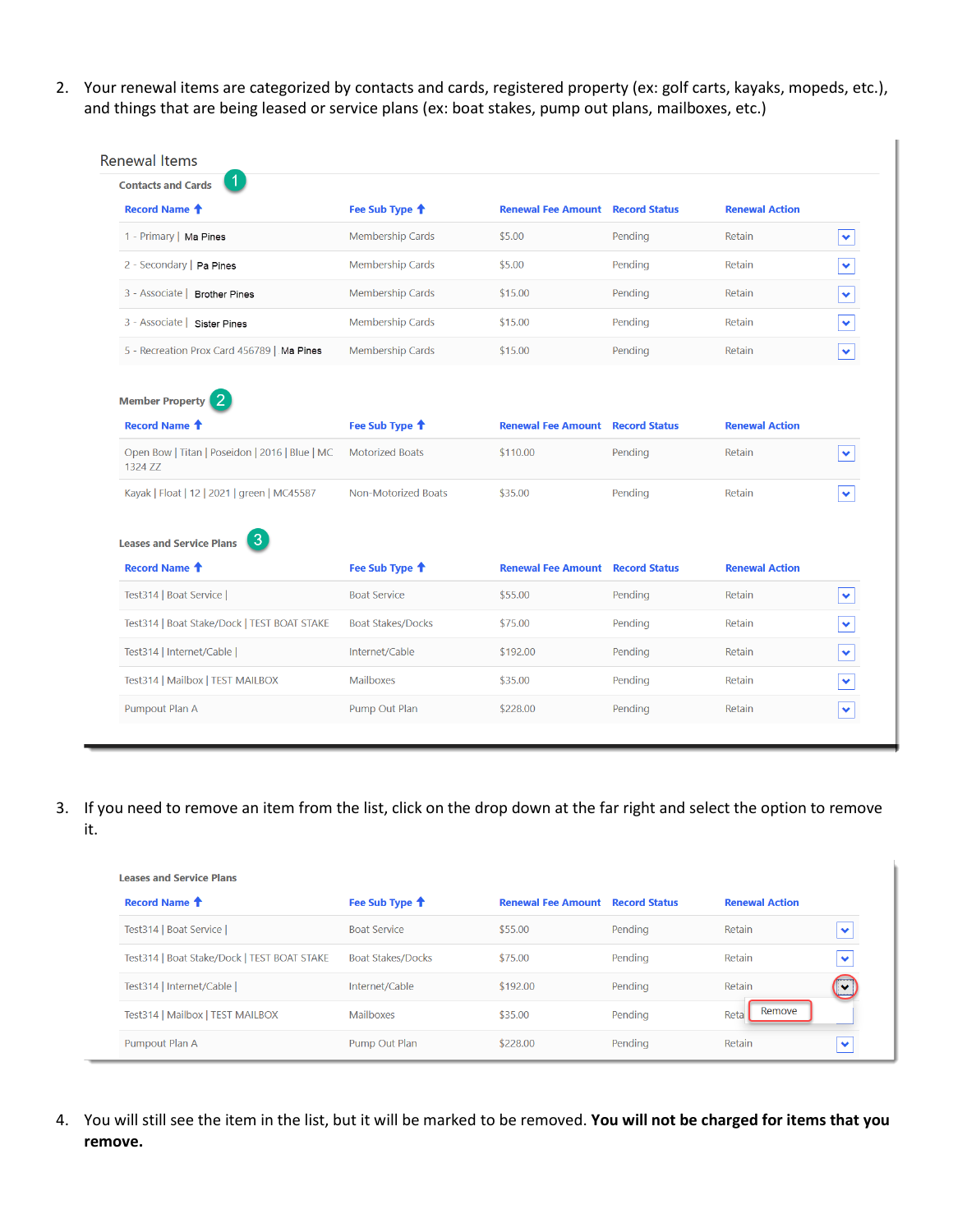**Leases and Service Plans** 

| Fee Sub Type <sup>1</sup> |          |         | <b>Renewal Action</b>                   |              |
|---------------------------|----------|---------|-----------------------------------------|--------------|
| <b>Boat Service</b>       | \$55.00  | Pending | Retain                                  | $\checkmark$ |
| <b>Boat Stakes/Docks</b>  | \$75.00  | Pending | Retain                                  | $\checkmark$ |
| Internet/Cable            | \$192.00 | Pending | Remove                                  | ❤            |
| Mailboxes                 | \$35.00  | Pending | Retain                                  | $\checkmark$ |
| Pump Out Plan             | \$228.00 | Pending | Retain                                  | $\checkmark$ |
|                           |          |         | <b>Renewal Fee Amount Record Status</b> |              |

5. Did you remove something you meant to keep? As long as you haven't submitted your renewal yet, you can repeat the process, but this time select Retain instead.

| <b>Leases and Service Plans</b>             |                           |                           |                      |                       |              |
|---------------------------------------------|---------------------------|---------------------------|----------------------|-----------------------|--------------|
| Record Name <sup>+</sup>                    | Fee Sub Type <sup>+</sup> | <b>Renewal Fee Amount</b> | <b>Record Status</b> | <b>Renewal Action</b> |              |
| Test314   Boat Service                      | <b>Boat Service</b>       | \$55.00                   | Pending              | Retain                | $\checkmark$ |
| Test314   Boat Stake/Dock   TEST BOAT STAKE | <b>Boat Stakes/Docks</b>  | \$75.00                   | Pending              | Retain                | $\checkmark$ |
| Test314   Internet/Cable                    | Internet/Cable            | \$192.00                  | Pending              | Remove                | $\checkmark$ |
| Test314   Mailbox   TEST MAILBOX            | <b>Mailboxes</b>          | \$35.00                   | Pending              | Retain<br>Reta        |              |
| Pumpout Plan A                              | Pump Out Plan             | \$228,00                  | Pending              | Retain                | $\checkmark$ |

a. If you removed something accidentally and needed to add your item back, you may notice that the fee has changed to \$0.00. The portal is directly linked to the new system and sometimes it takes the squirrels a few seconds to run back and forth with the information. The fee will return to the value that it was before, it might just take a minute. If you are concerned, make the rest of your selections and then refresh the page before submitting.

|          | <b>Renewal Fee Amount Record Status</b> |         | <b>Renewal Action</b> |  |
|----------|-----------------------------------------|---------|-----------------------|--|
| \$55.00  |                                         | Pending | Retain                |  |
| \$75.00  |                                         | Pending | Retain                |  |
| \$0.00   |                                         | Pending | Retain                |  |
| \$35.00  |                                         | Pending | <b>Retain</b>         |  |
| \$228.00 |                                         | Pending | Retain                |  |

6. When you are finished, click "Submit Renewal" at the bottom of the page.